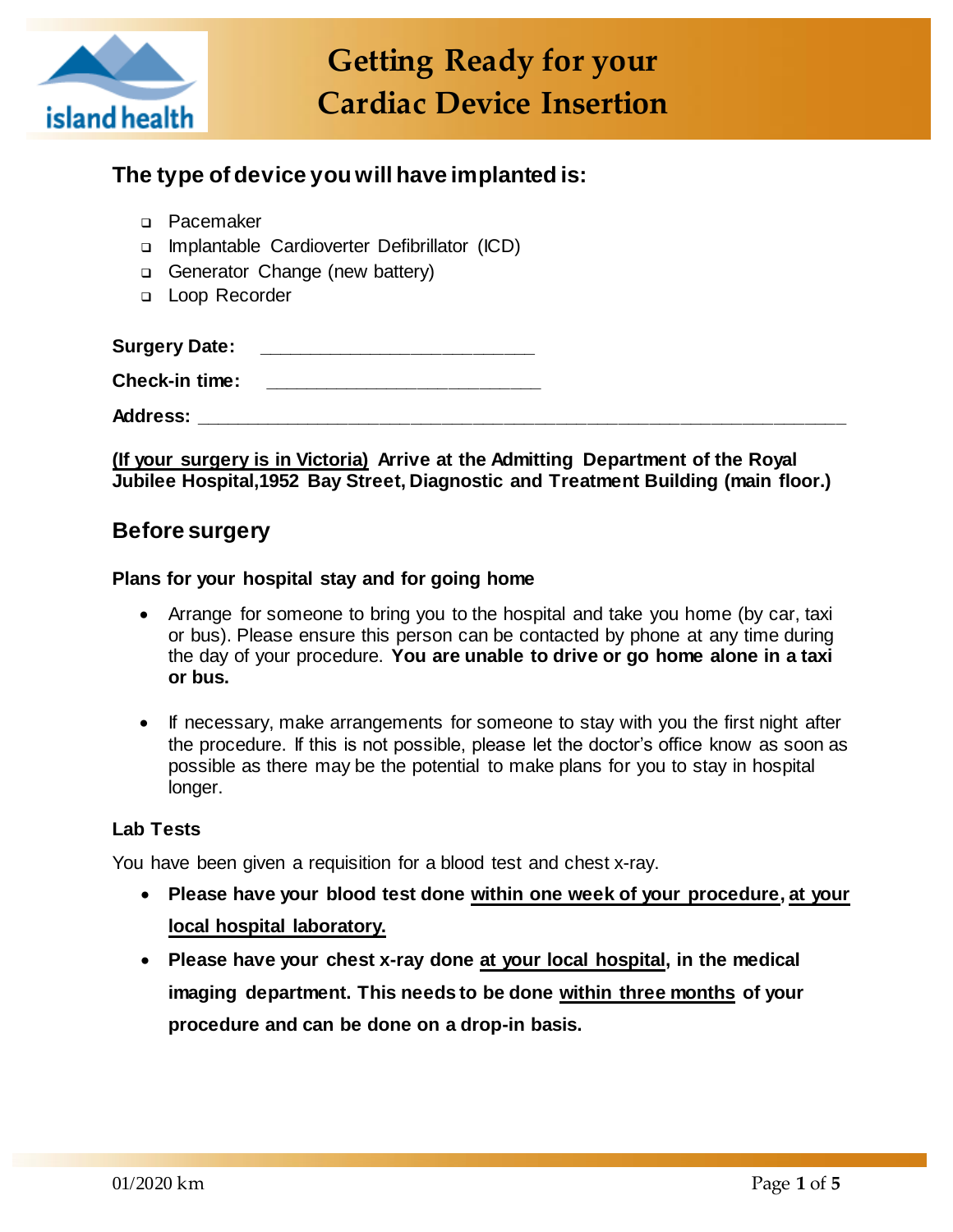#### **Stopping Medications**

|  | Please discontinue the below medications as instructed: |  |  |  |
|--|---------------------------------------------------------|--|--|--|
|--|---------------------------------------------------------|--|--|--|

- Clopidogrel (Plavix®) \_\_\_\_\_\_\_\_\_\_\_\_\_\_\_\_\_\_\_\_\_\_\_\_\_\_\_\_\_\_\_\_\_\_\_\_\_\_\_\_\_
- $\Box$  Dabigatran (Pradaxa®)  $\Box$  Dabigatran (Pradaxa®)
- Prasugrel (Effient®) \_\_\_\_\_\_\_\_\_\_\_\_\_\_\_\_\_\_\_\_\_\_\_\_\_\_\_\_\_\_\_\_\_\_\_\_\_\_\_\_\_
- Apixaban (Eliquis®) \_\_\_\_\_\_\_\_\_\_\_\_\_\_\_\_\_\_\_\_\_\_\_\_\_\_\_\_\_\_\_\_\_\_\_\_\_\_\_\_\_

Rivaroxaban (Xarelto®) \_\_\_\_\_\_\_\_\_\_\_\_\_\_\_\_\_\_\_\_\_\_\_\_\_\_\_\_\_\_\_\_\_\_\_\_\_\_

- $\Box$  Ticagrelor (Brilinta®)  $\Box$  Ticagrelor (Brilinta®)
- Warfarin (Coumadin®) \_\_\_\_\_\_\_\_\_\_\_\_\_\_\_\_\_\_\_\_\_\_\_\_\_\_\_\_\_\_\_\_\_\_\_\_\_\_\_
- □ Acetylsalicylic Acid (ASA)

Special Medication Instructions

 Take all other medications as per normal unless advised otherwise. Please stop any herbal supplements/vitamins 3 days prior to surgery.

\_\_\_\_\_\_\_\_\_\_\_\_\_\_\_\_\_\_\_\_\_\_\_\_\_\_\_\_\_\_\_\_\_\_\_\_\_\_\_\_\_\_\_\_\_\_\_\_\_\_\_\_\_\_\_\_\_\_\_\_\_\_\_\_\_\_ \_\_\_\_\_\_\_\_\_\_\_\_\_\_\_\_\_\_\_\_\_\_\_\_\_\_\_\_\_\_\_\_\_\_\_\_\_\_\_\_\_\_\_\_\_\_\_\_\_\_\_\_\_\_\_\_\_\_\_\_\_\_\_\_\_\_ \_\_\_\_\_\_\_\_\_\_\_\_\_\_\_\_\_\_\_\_\_\_\_\_\_\_\_\_\_\_\_\_\_\_\_\_\_\_\_\_\_\_\_\_\_\_\_\_\_\_\_\_\_\_\_\_\_\_\_\_\_\_\_\_\_\_ \_\_\_\_\_\_\_\_\_\_\_\_\_\_\_\_\_\_\_\_\_\_\_\_\_\_\_\_\_\_\_\_\_\_\_\_\_\_\_\_\_\_\_\_\_\_\_\_\_\_\_\_\_\_\_\_\_\_\_\_\_\_\_\_\_\_ \_\_\_\_\_\_\_\_\_\_\_\_\_\_\_\_\_\_\_\_\_\_\_\_\_\_\_\_\_\_\_\_\_\_\_\_\_\_\_\_\_\_\_\_\_\_\_\_\_\_\_\_\_\_\_\_\_\_\_\_\_\_\_\_\_\_ \_\_\_\_\_\_\_\_\_\_\_\_\_\_\_\_\_\_\_\_\_\_\_\_\_\_\_\_\_\_\_\_\_\_\_\_\_\_\_\_\_\_\_\_\_\_\_\_\_\_\_\_\_\_\_\_\_\_\_\_\_\_\_\_\_\_ \_\_\_\_\_\_\_\_\_\_\_\_\_\_\_\_\_\_\_\_\_\_\_\_\_\_\_\_\_\_\_\_\_\_\_\_\_\_\_\_\_\_\_\_\_\_\_\_\_\_\_\_\_\_\_\_\_\_\_\_\_\_\_\_\_\_

• If you are diabetic and take insulin, ask your family doctor or endocrinologist for specific directions for taking your insulin the day of your procedure. Test your blood sugar before coming to hospital. Tell the nurse your blood sugar level when you arrive on the unit.

#### **Eating and drinking**

- **No food or drink** from Midnight the night before surgery. This includes chewing gum and hard candies.
- You may take any medications that you would normally take in the morning with **sips of water only.**
- You may brush your teeth the morning of your surgery and rinse your mouth but do not swallow the fluid.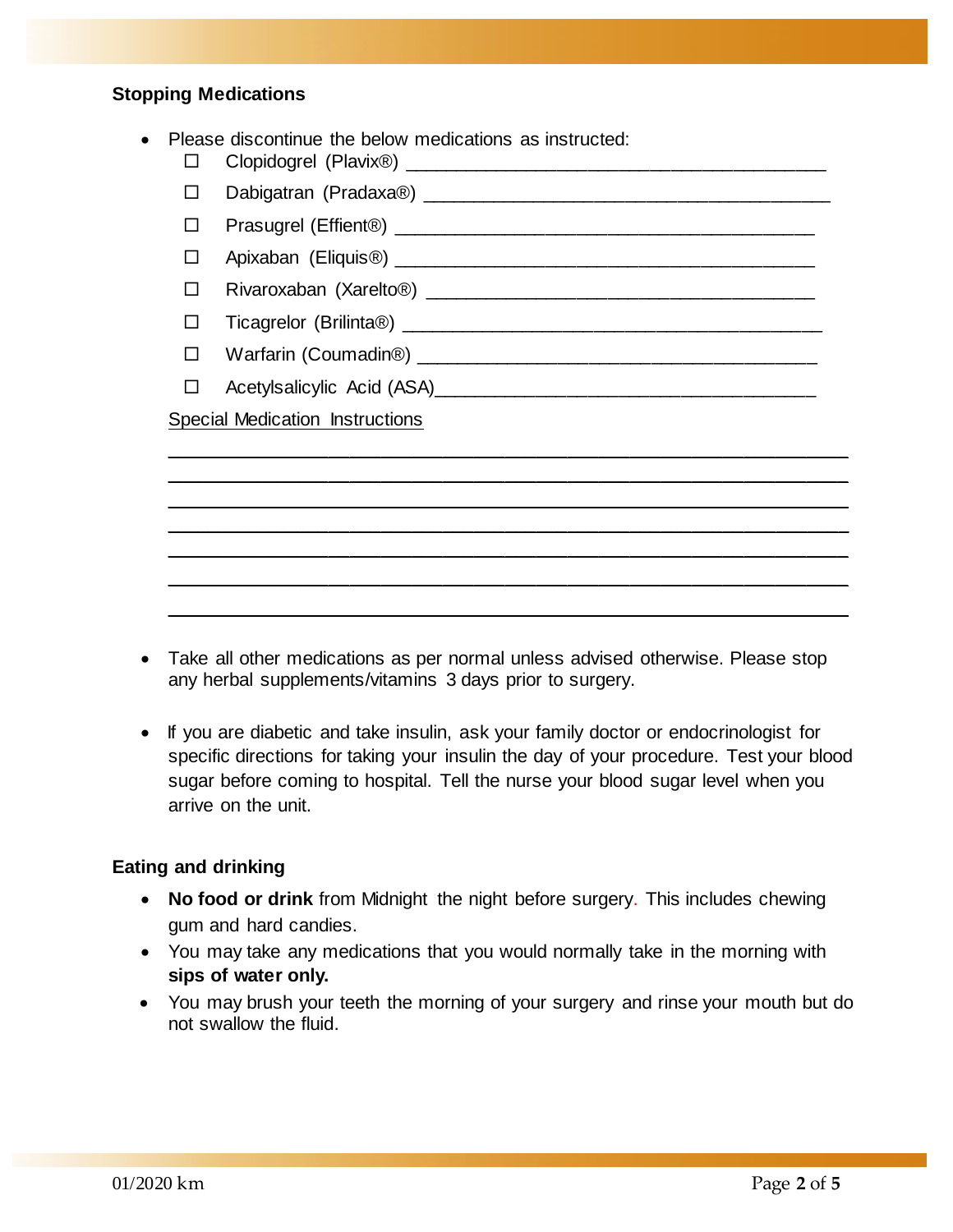# **Cleaning your skin**

Cleaning your skin before surgery is an important part of preventing wound infections and promoting healing.

Please purchase **2 x Chlorhexidine (CHG) 4% sponges** at your local drug store.

#### **The evening before surgery**

Wash your hair and rinse as usual. Open a CHG sponge and place a small amount of water on it. Squeeze repeatedly to create suds. Wash your body from neck to navel using the sponge. Make sure no CHG gets into your eyes. Leave the suds on your skin for 2 minutes and then rinse off. Dry with a clean towel and put on clean clothes. After drying, do not apply body lotion, powder or cosmetics. Do not put on jewelry

#### **The morning of surgery**

Repeat above.

# **What to bring to hospital**

- BC Care Card or proof of substitute Medical Insurance Plan.
- **All of your medications in their original containers**. You may need to take some of your own medications while in hospital.
- Glasses, hearing aids, and dentures.
- Your CPAP, Bi-level or dental appliance if you have sleep apnea.
- Wear a loose fitting, front buttoning shirt and low heeled non-slip shoes.

## **What NOT to bring or wear**

- Leave all valuables at home, including jewelry, credit cards, and cash over \$20.
- No perfume, aftershave, nail polish, makeup, false eyelashes or powders
- **No** scented products. You may wear underarm deodorant.

## **After surgery**

- You will recover on the unit until you are ready to go home.
- You will be on a heart monitor and bed rest for a short period of time.
- You most commonly are discharged from hospital late in the afternoon/early evening. Be sure your driver is available to come earlier if called.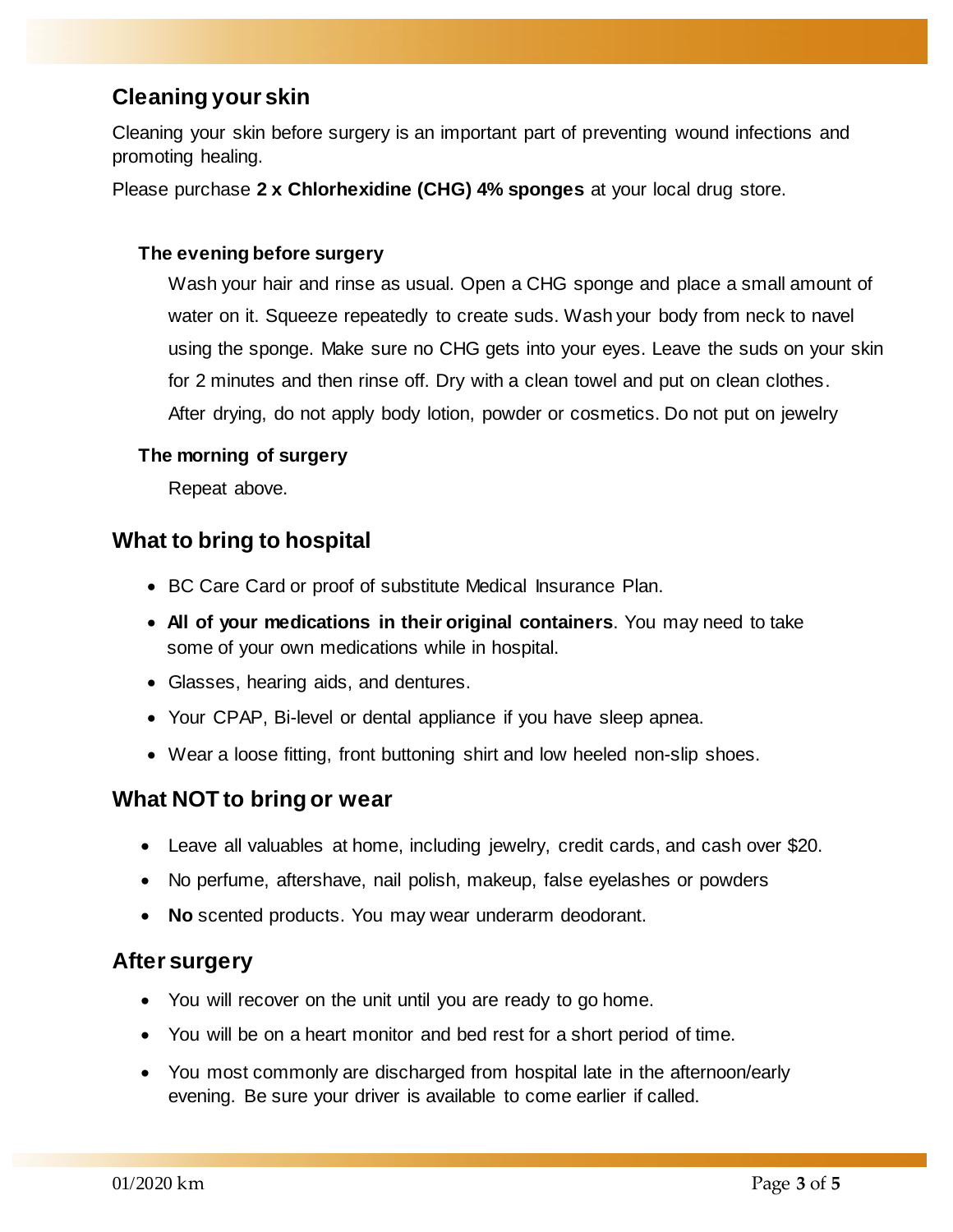- You will need to go to the pacemaker clinic the next morning after your surgery (if the surgery is on a Friday, this will be on Monday). The nurse will give you a handout with the time. During this visit you will need a CXR and ECG.
- The nurse will give you a handout explaining your follow-up appointments and how to care for yourself at home.
- If you are on Warfarin (Coumadin), restart your usual dose the day of surgery or as directed by your implanting doctor.

Check with your family doctor for an INR blood test within 5 days of the surgery.

- Regular medications can be restarted the day of surgery.
- For all other medications listed above, please restart the day after surgery

### **Incision care**

A large white dressing will be present over the incision when you go home. Remove this after 48 hours (2 days).

If there are steri-strips (little tape strips) present under the dressing, they should fall off in a few days. If still present after a week, you may remove these.

Once the white dressing is removed, you may shower with your back turned to the showerhead. Pat dry, do not rub the incision. Other than that, keep the incision clean and dry.

Do not pull off any scabs that may form.

Do not use lotions or powders on the incision.

It is common for the incision to be bruised and slightly reddened. It may be numb or itchy for a couple of weeks. It is often raised for  $6 - 8$  weeks.

No hot tubs or baths until the incision is fully healed and sealed.

Do not immobilize your arm.

An ice pack and plain Acetaminophen (Tylenol) should be all that are necessary for discomfort.

**If your surgery was in Victoria:** If you have any questions or concerns, please feel free to call 3 South, 250-370-8000, local 17306, Pacemaker Clinic 250-370- 8670, or the office who booked your procedure; CVT Surgeon's Office 250-595- 1833 or Western Cardiology 250-595-1551.